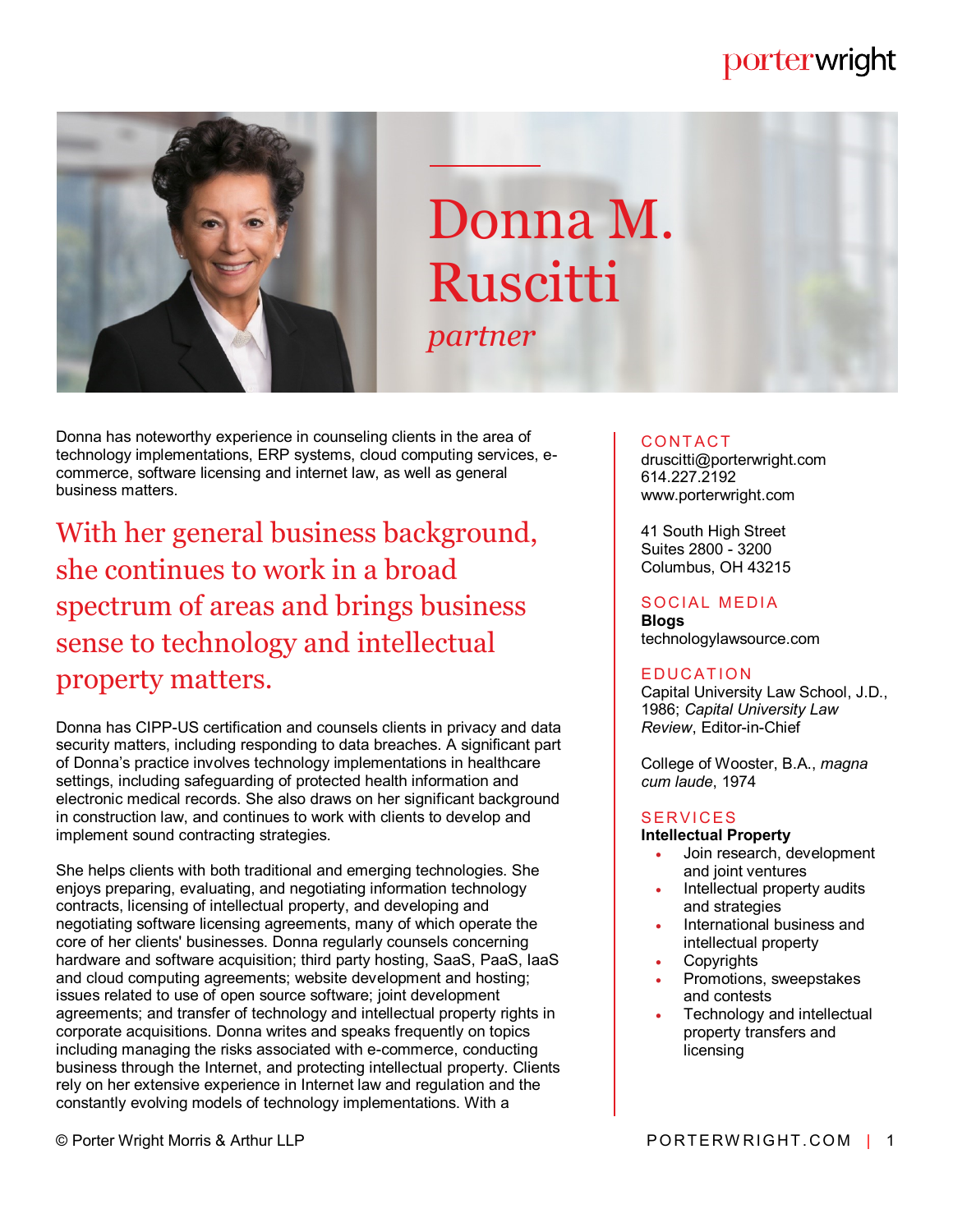background in various corporate transactions, Donna also advises clients in general business matters, including franchising, franchise disclosure documents, drafting and negotiating construction contracts, revising and negotiating contracts published by the American Institute of Architects and other professional service contracts.

Donna counsels clients concerning responding to data breach incidents, complying with privacy and data security laws at the state and federal level, as well as international privacy and data protection laws and regulations, including contractual provisions to address privacy and data security issues in many types of business transactions. She achieved Certified Information Privacy Professional status through the International Association of Privacy Professionals.

She presently chairs the firm's Technology, Privacy & Data Security practice group and formerly chaired the Intellectual Property & Technology Practice Group for 12 years.

#### **BAR ADMISSIONS**

- Ohio
- U.S. District Court for the Southern District of Ohio

#### PRESENTATIONS

- "Data Breach Simulation," Southwestern Ohio Association of Corporate Counsel, May 14, 2019
- "Data Breach Simulation," Porter Wright Employment Relations Seminar, Oct. 31, 2018
- "Data Breach Simulation," Porter Wright, June 20, 2018
- "Liability, Confidentiality and Reality: How to Identify and Overcome Legal Challenges to Information Sharing," InfraGard Midwest Security Symposium, April 27, 2018
- "Data Breach for Health Care Providers," Porter Wright Technology Seminar Series, July 11, 2017
- . "Data Breach Simulation," Porter Wright Technology Seminar Series, May 10, 2017
- "Understanding Cyber Risk and Risk Management," Jacadis and Porter Wright, July 28, 2016
- . "The Barbarians are at the Gate: Defending Your Firm Against Cyber Attacks," The Federal Bar Association, Northern District of Ohio Chapter, Sept. 16, 2015
- "Trends in Data Breach and What Your Business Should be Doing About it," Porter Wright Technology Seminar Series, Aug. 12, 2015
- "Preventing Data Leaks Through Workforce Management," OHS/INFRAGARD: Cyber Strategies for a Safer Ohio, Oct. 27, 2014
- "Evaluating and Mitigating Risk of Data Breach," McGladrey's 2013 Manufacturing & Distribution Executive Summit, October 2013
- "Cloud Computing and Outsourcing in the U.S. and Across Borders," Porter Wright Technology Seminar Series, July 17, 2013

# porterwright

#### SERVICES (CONTINUED) **Privacy & Data Security**

- Data security and breach notification
- U.S. and international privacy regulation
- Information technology
- Retail and web commerce
- Records management and privacy policies
- Mergers, acquisitions and divestitures
- Law enforcement and forensics
- Workplace privacy
- Broker, lender and financial institution matters
- Social media
- HIPAA and HITECH compliance

#### **International Business & Trade**

- Sales representation, distribution and licensing agreements
- International data privacy

#### **Business Growth & Operation**

Business transactions

#### **Entrepreneurship & Startups**

#### **Real Estate**

 Construction and design contracts

#### **Technology**

- Joint research, development and joint ventures
- Software development, licensing and services
- Internet and electronic commerce
- Open source software
- **Outsourcing**
- International transactions
- Technology transfer and licensing
- Enforcement, disputes and litigation
- Social media